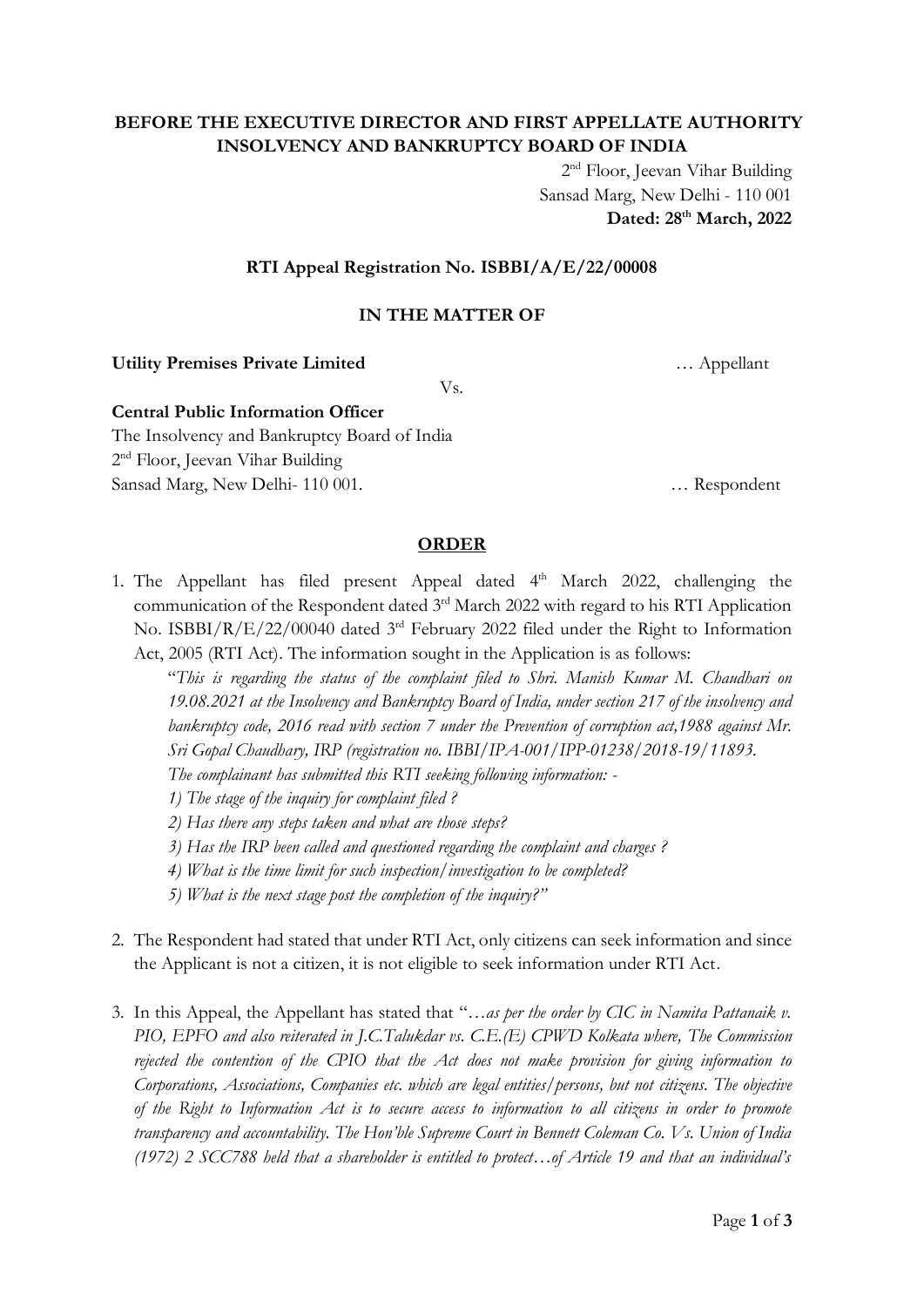*right is not lost by reason of the fact that he is a share holder of the company. Therefore via this appeal it is requested to kindly provide us with the information sought in the RTI application.*"

4. I have carefully examined the application, the response of the Respondent and the Appeal and find that the matter can be decided based on the material available on record. It is noted that in terms of Section 2(f), '*information*' means "*any material in any form, including records, documents, memos e-mails, opinions, advices, press releases, circulars, orders, logbooks, contracts, reports, papers, samples, models, data material held in any electronic form and information relating to any private body which can be accessed by a public authority under any other law for the time being in force.*" Section 2(j) of the RTI Act defines the "*right to information"* in term of information accessible under the Act which is held by or is under the control of a public authority and which can be disclosed subject to exemptions under section 8 of the RTI Act. Thereafter, section 3 of the RTI Act states that "*subject to the provisions of this Act, all citizens shall have the right to information.*"

5. In the context of section 3, the Hon'ble CIC has *vide* Order dated 13<sup>th</sup> June 2016 in *M/s. Devas Multimedia Pvt. Ltd. Vs. Central Public Information Officer, Department of Space (File No. CIC/SH/A/2014/002787, File No. CIC/SH/A/2014/002788)* observed that -

"*(a) The RTI Act gives the Right to Information only to citizens of India and not to Corporations and Companies etc. which are legal entities / persons, but not citizens.*

*(b) An office bearer of a company can seek information under the RTI Act on behalf of the company, provided he is a citizen of India. His identifying himself as the office bearer of the company or filing the application on the letterhead of the company does not take away his right to raise queries under the RTI Act.*

*(c) The RTI applications and the subsequent appeals should be signed by the same person, with his name mentioned on the same.*

*(d) Since an office bearer, seeking information on behalf of his company, would be construed to be a citizen seeking the information, he would need an authorization from the Board of the company to receive the information concerning its affairs from the Respondent public authority.*"

6. I also note that the Hon'ble CIC in *Namita Pattanaik Vs. PIO, EPFO, Rourkela (CIC/EPFOG/A/2017/107853) vide* Order dated 24.04.2017 observed as follows:

"*The Commission rejects the contention of the CPIO that the Act does not make provision for giving information to Corporations, Associations, Companies etc. which are legal entities/persons, but not citizens. The objective of the Right to Information Act is to secure access to information to all citizens in order to promote transparency and accountability…..*

*4. In J.C. Talukdar vs. C.E.(E) CPWD Kolkata (CIC/WB/C/2007/00104 & 105 dated 17 May 2007), the CIC observed as follows:* 

*"This is at heart a question of whether a company or its director will fall under the definition of citizen under the RTI Act. A company or a corporation is a "legal person" and, as such, it has a legal entity. This legal entity is distinct from their shareholders, managers, managing directors. This is a settled position in law since the Solomon's case decided long back by the House of Lords. They have rights and obligations and can sue and are sued in a court of law. Section 3 of the RTI Act confers "right to information" on all "citizens". A "citizen" under the Constitution Part II that deals with "citizenship" can only be a natural born person and it does not even by implication include a legal or a juristic person… Even if it were conceded that a company*